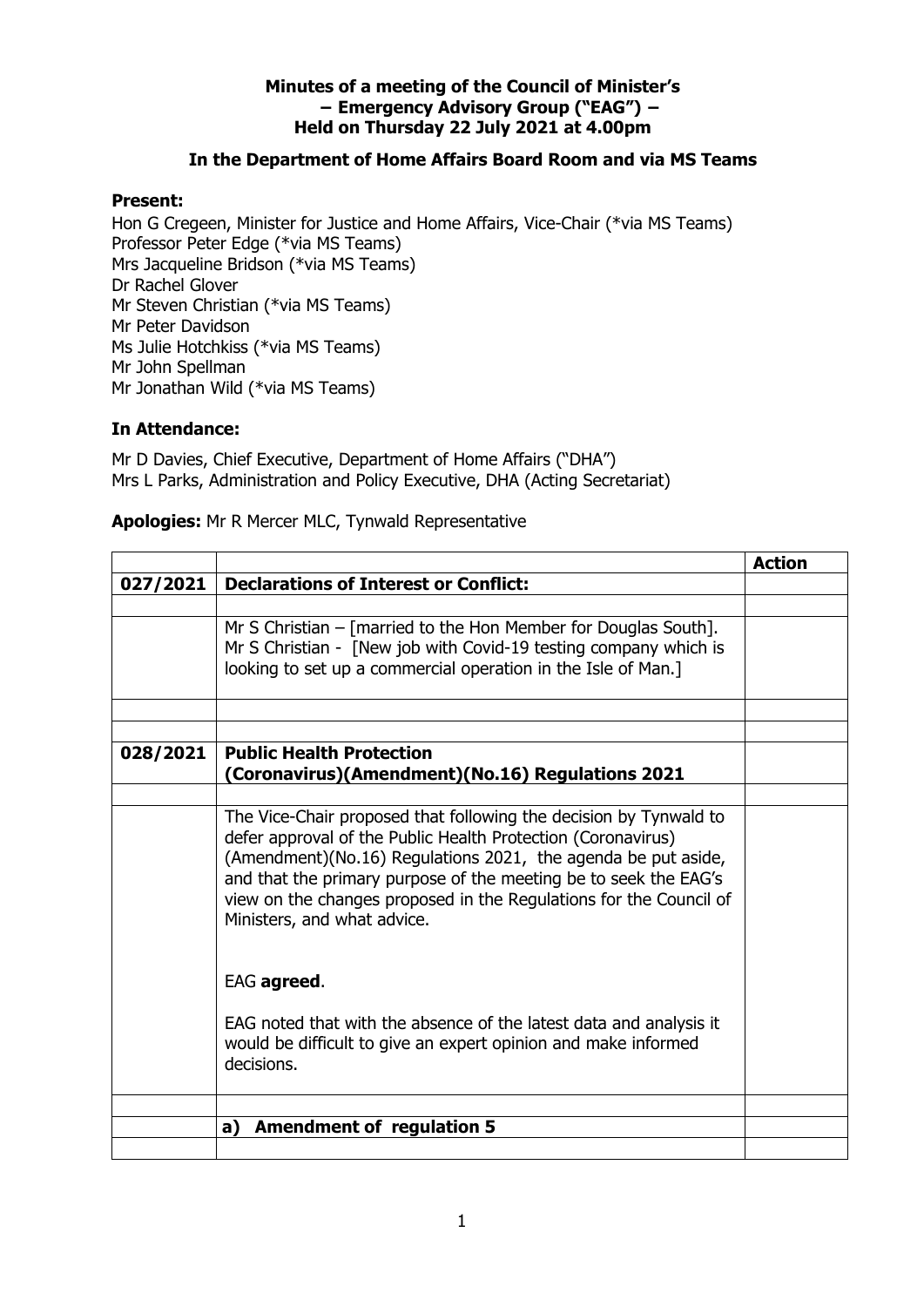| EAG discussed the proposed changes and agreed that it would<br>advise CoMIN that the Director of Public Health should be required<br>to provide written advice to CoMIN before any determination is<br>made to amend the Category of a country or territory. This would<br>allow full consideration of the risk profile of that country. |  |
|------------------------------------------------------------------------------------------------------------------------------------------------------------------------------------------------------------------------------------------------------------------------------------------------------------------------------------------|--|
| <b>Amendment of regulation 5A</b><br>b)                                                                                                                                                                                                                                                                                                  |  |
|                                                                                                                                                                                                                                                                                                                                          |  |
| EAG agreed that the timescales were very short and to continue<br>reviewing the regulations but with the caveat that a meeting would<br>be reconvened next week to give the EAG time to consider the<br>changes in detail.                                                                                                               |  |
| EAG noted that as a general principle, EAG would advise that<br>where CoMIN is given powers to make changes that may affect<br>public health, that a formal written opinion from, the Director of<br>Public Health.                                                                                                                      |  |
|                                                                                                                                                                                                                                                                                                                                          |  |
| c) Amendment of regulation 5B                                                                                                                                                                                                                                                                                                            |  |
|                                                                                                                                                                                                                                                                                                                                          |  |
| EAG considered the proposed changes and discussed in detail the<br>proposed change of age range in relation to self-isolation and<br>testing for children.<br>EAG queried the basis and rationale for choosing age 12 and                                                                                                                |  |
| requested that evidential justification or explanation be provided as<br>to why the age was set at 12.                                                                                                                                                                                                                                   |  |
| EAG strongly recommends that any change in relation to age<br>ranges of children should be determined after consultation with and<br>on receipt of a written opinion from the Director of Public Health.                                                                                                                                 |  |
| EAG discussed LFD testing and the relationship with PCR testing,<br>and the merits of introducing mitigations in relation to the return to<br>school in September.                                                                                                                                                                       |  |
|                                                                                                                                                                                                                                                                                                                                          |  |
| <b>Amendment of regulation 9A</b><br>d)                                                                                                                                                                                                                                                                                                  |  |
| EAG considered the proposed changes and also the issues of<br>ensuring CoMIN were given sufficient powers to make any<br>necessary changes while the House of Keys was prorogued.                                                                                                                                                        |  |
| EAG agreed that a short interim piece of advice to Council be<br>prepared, which sets out clearly the difficult position in which the<br>EAG feels it has been put, and outlines the following:                                                                                                                                          |  |
| that the EAG would have welcomed earlier formal<br>consultation on this matter and the provision of more<br>detailed information;                                                                                                                                                                                                        |  |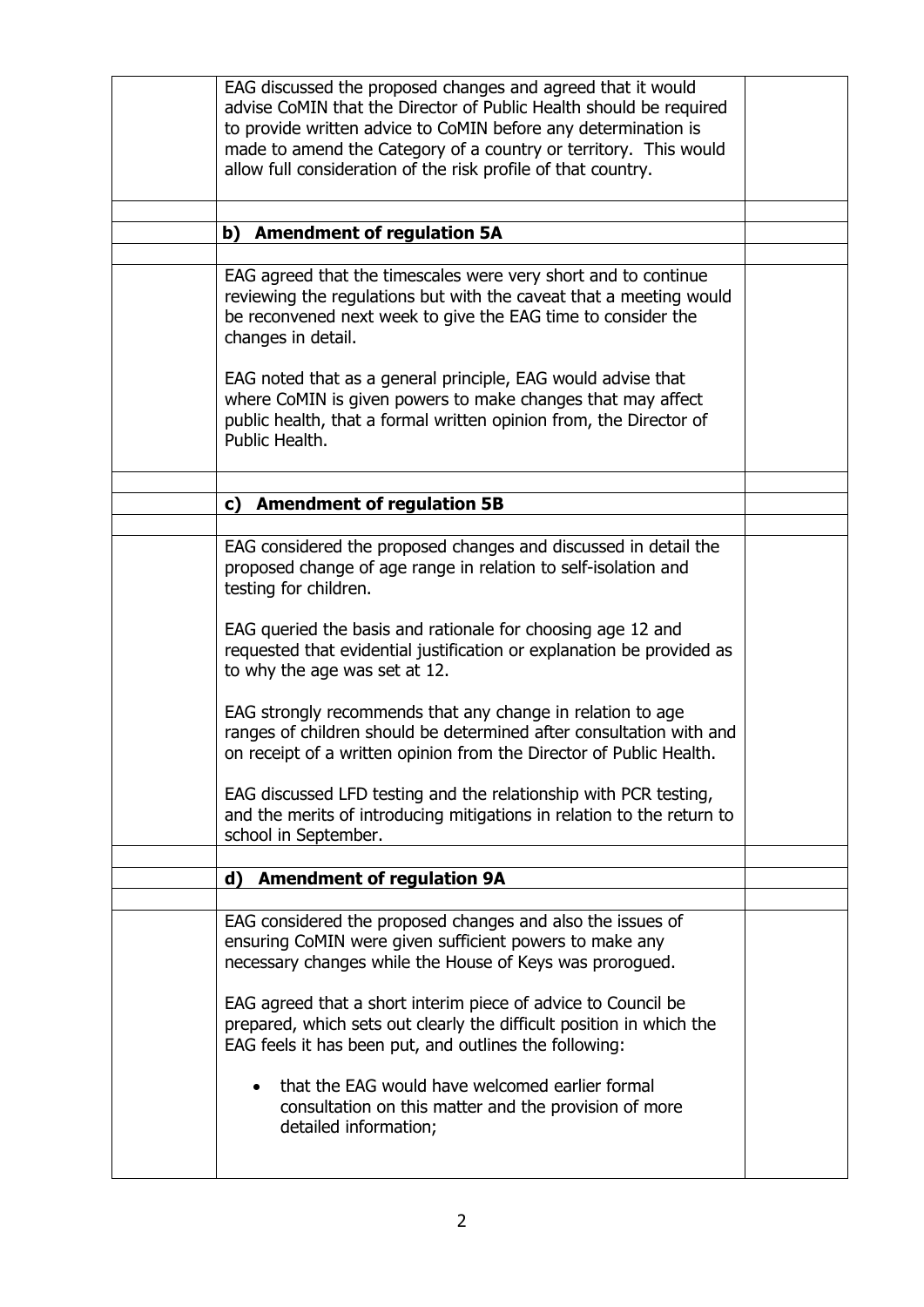|          | that the EAG believes that the context in which the<br>regulations are being drafted needs to be taken into<br>$account - i.e.$ the current infection rate in the Isle of Man.<br>• that the EAG believes that Public Health has a key<br>responsibility and that the regulations do not appear to<br>have enough reference to, or give weight to, the<br>recommendations of the Director of Public Health;<br>that the EAG wish to consult with Public Health on the<br>above matter before providing further recommendations;<br>and<br>that the EAG strongly advises that Council implement<br>mitigations so as to reduce the spread of virus on the<br>Island.<br>EAG noted that this is just initial advice and more time will be |      |
|----------|-----------------------------------------------------------------------------------------------------------------------------------------------------------------------------------------------------------------------------------------------------------------------------------------------------------------------------------------------------------------------------------------------------------------------------------------------------------------------------------------------------------------------------------------------------------------------------------------------------------------------------------------------------------------------------------------------------------------------------------------|------|
|          | needed to consider the regulations in depth.<br>Action: Mr Davies to prepare a short interim piece of<br>advice to Council of Ministers on this basis,<br>including the disappointment felt by members of<br>the EAG that it had not been formally consulted                                                                                                                                                                                                                                                                                                                                                                                                                                                                            | (DD) |
|          | earlier.                                                                                                                                                                                                                                                                                                                                                                                                                                                                                                                                                                                                                                                                                                                                |      |
| 029/2021 | <b>Other matters</b>                                                                                                                                                                                                                                                                                                                                                                                                                                                                                                                                                                                                                                                                                                                    |      |
|          | EAG briefly discussed the difficulties with the NHS App.<br>Paper 009/2021 was briefly discussed and EAG members were<br>asked to make and circulate any comments.<br>Mr Davies advised the EAG that he had made some amendments to<br>the National Outbreak Plan and agreed to circulate the revised<br>version.<br><b>Action: Mr Davies to circulate the revised National</b>                                                                                                                                                                                                                                                                                                                                                         | (DD) |
|          | Outbreak Plan (MS Teams) – for EAG feedback                                                                                                                                                                                                                                                                                                                                                                                                                                                                                                                                                                                                                                                                                             |      |
|          |                                                                                                                                                                                                                                                                                                                                                                                                                                                                                                                                                                                                                                                                                                                                         |      |
|          |                                                                                                                                                                                                                                                                                                                                                                                                                                                                                                                                                                                                                                                                                                                                         |      |
| 030/2021 | Date of next meeting:                                                                                                                                                                                                                                                                                                                                                                                                                                                                                                                                                                                                                                                                                                                   |      |
|          | EAG decided on the following date as the date of the next meeting:                                                                                                                                                                                                                                                                                                                                                                                                                                                                                                                                                                                                                                                                      |      |
|          |                                                                                                                                                                                                                                                                                                                                                                                                                                                                                                                                                                                                                                                                                                                                         |      |
|          | Wednesday 28 <sup>th</sup> July 2021 at 4pm                                                                                                                                                                                                                                                                                                                                                                                                                                                                                                                                                                                                                                                                                             |      |
|          |                                                                                                                                                                                                                                                                                                                                                                                                                                                                                                                                                                                                                                                                                                                                         |      |
|          |                                                                                                                                                                                                                                                                                                                                                                                                                                                                                                                                                                                                                                                                                                                                         |      |
|          | The meeting closed at 17:50pm                                                                                                                                                                                                                                                                                                                                                                                                                                                                                                                                                                                                                                                                                                           |      |

Signed: …………………………………………………………………